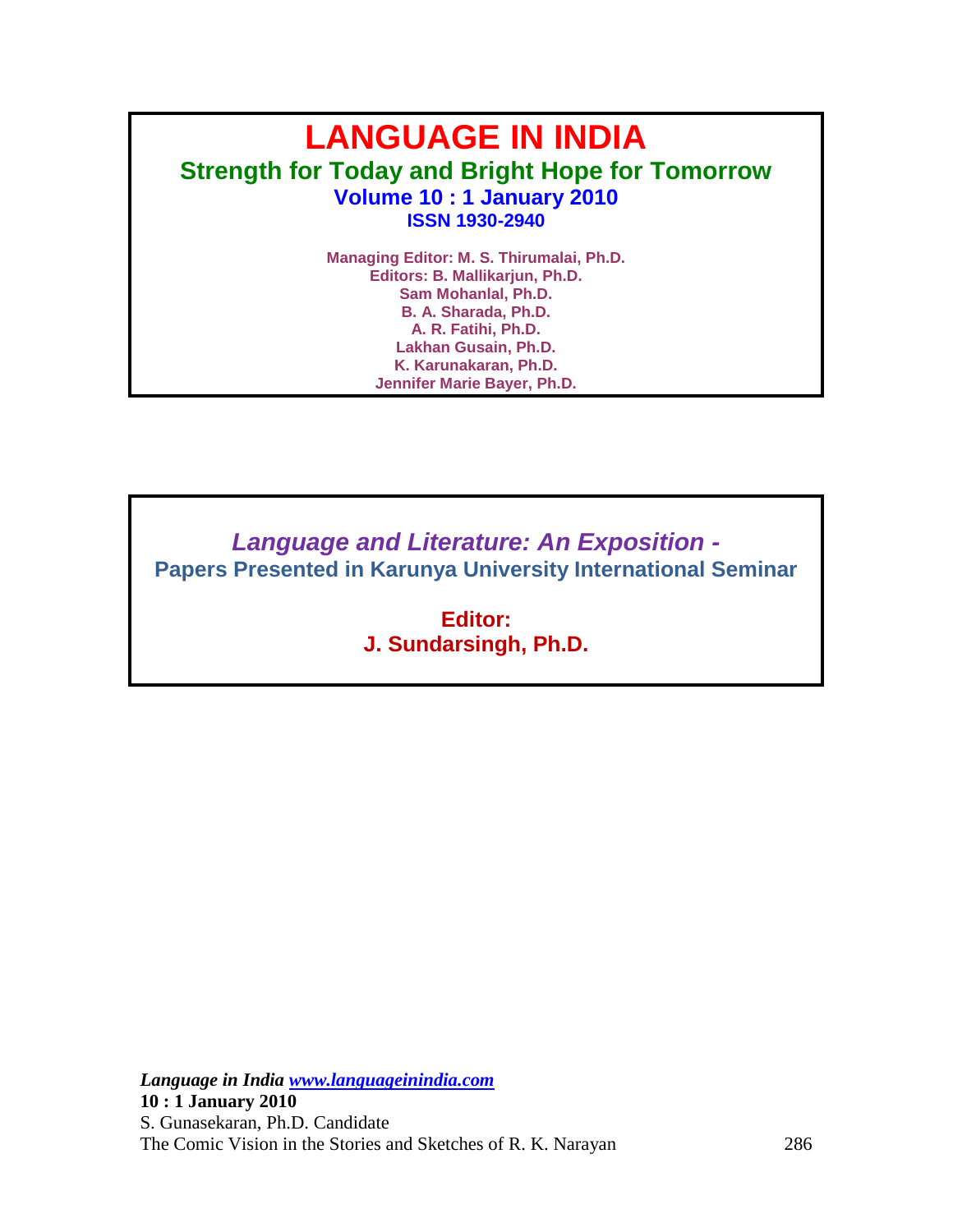# **The Comic Vision in the Stories and Sketches of R. K. Narayan**

# **S. Gunasekaran, Ph.D. Candidate**

### **R. K. Narayan and Short Story**

Narayan has a clear preference for the short story as an asset form. He enjoys writing a short story because, unlike the novel, it does not require a long consistent effort or a "minutely worked our detail. It can be brought into existence through a mere suggestion of a detail, the focus being kept on a central idea or climax" (Malgudi Days, 7).

In Narayan's opinion, the Indian scene provides a limitless wealth of material to a short story writer. All the rich experience cannot be utilized in novels alone since they are centralized "on a major theme, leaving out, necessarily, a great deal of available material on the periphery". The short story, he declares, can cover a wider field by presenting ―concentrated miniatures of human experience in all its opulence‖ (*Under the Banyan Tree and Other Stories*, vii).

### **Humour in Narayan's Short Stories**

Narayan, apart from producing humour through words, ideas, situation and character in the novels, he also equally produces humour through words, ideas, situation and character in the short stories.

Narayan's first collection of short stories, *Malgudi Days* (1941) contains several stories of comic and farcical situation. According to Prof. Abidi, "Malgudi Days marks a significant beginning in the creative career of R.K.Narayan, which later yielded a rich and satisfying crop in the field of short stories" (28).

Narayan creates the character of the Talkative Man who appears as a brilliant comic narrator in many short stories in later collections. The reportorial quality is also very strong in *Malgudi Days* and the stories have a strong popular appeal.

### **Irony, Satire and Other Effects**

―Man-Hunt‖ is a funny story based on an ironic situation. Sankar, an unemployed youth, comes across an advertisement about a missing boy. Tempted by the reward of fifty rupees, he hunts out the boy, but his name and age are different. Sankar however takes the boy to his house, and is surprised to learn from the boy's father that the photo given in the paper was a wrong one. The boy he has brought is the elder brother of the missing boy and so he does not get the reward. The humour here rests on the comedy of error which is revealed towards the end of the story.

### *Language in India www.languageinindia.com* **10 : 1 January 2010**

S. Gunasekaran, Ph.D. Candidate The Comic Vision in the Stories and Sketches of R. K. Narayan 287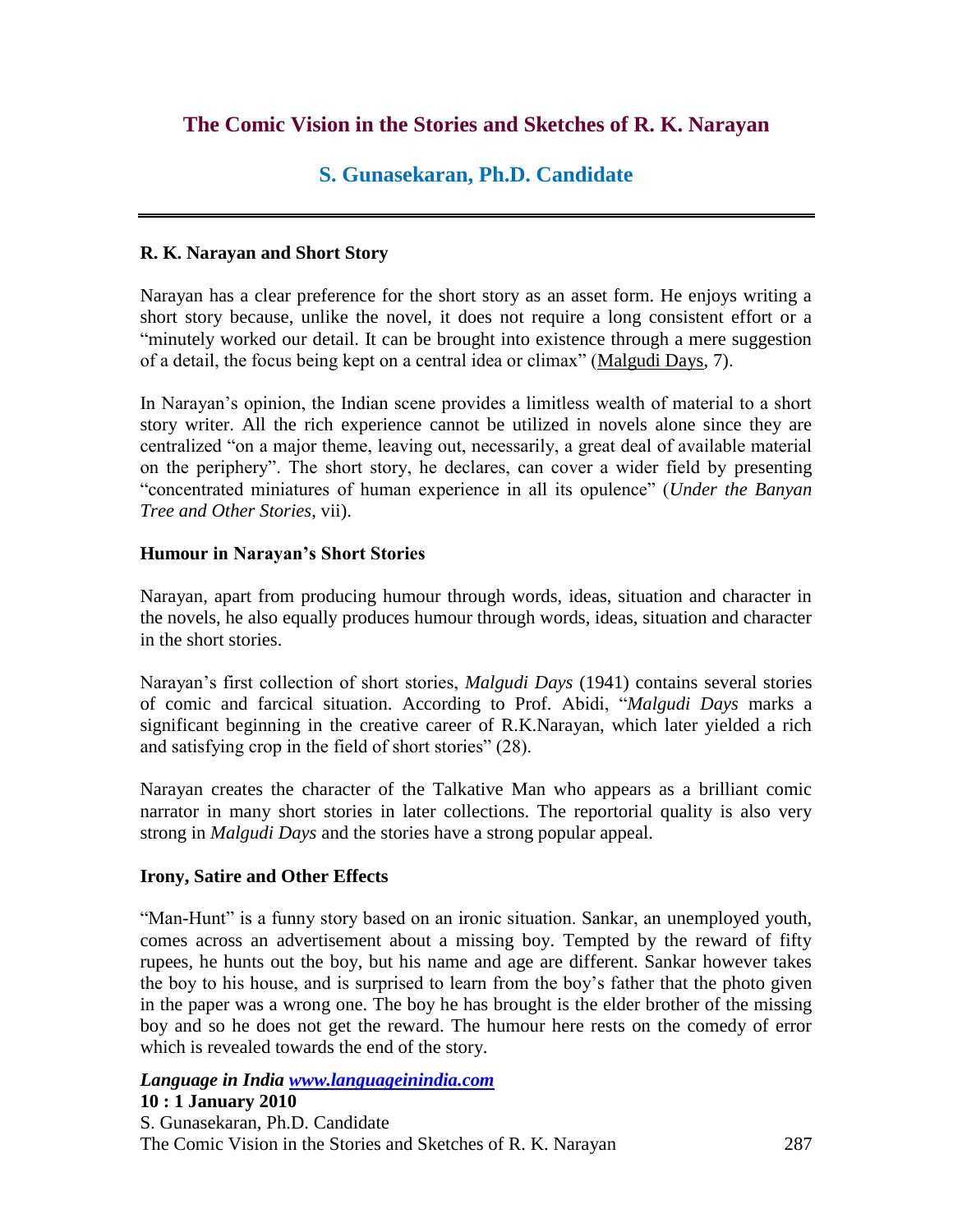"The White Flower" is a mild satire on the Hindu system of marriage, according to which the union of two hearts depends upon the matching of horoscopes or on the wishes of other people. Krishna, a student of B.A., falls in love with a girl. But their horoscopes do not match. Krishna's father has no faith in horoscopes, but the girl's father clings on to tradition. The matter is therefore referred to the priest of the temple who suggests that the decision be left to God. They gather in the temple and place two flowers, a red and a white one, before God. A child is to pick one of the two flowers. The red flower is for ‗no' and the white one for ‗yes'. The child picks the red flower and all accept this decision of God. Krishna is stunned and "wished that he had it in his power to bleach all the flowers in the world" (*Malgudi Days*, 94).

The story is a good example of Narayan's mingling of humour and pathos. There is grim irony in the title, as the red flower is not what Krishna wanted. The story has a strong autobiographical content. The horoscopes of Narayan and his wife did not match, and she died with in four years of marriage. Narayan deals with this subject elaborately in his novel *The Bachelor of Arts* (1937), and also in the story "The Seventh House" in *A Horse and Two Goats* (1970).

### **Humour Based on the Observation of People**

*Dodu and Other Stories* (1943) is Narayan's second collection of stories and it presents Narayan's keen and critical observation of people. Like the previous collection it also has the dominant setting of Malgudi. Ironic situations play an important part in stories like "Gandhi's Appeal", "Blessings of Railway", "Engine Trouble", and "The image".

In "Gandhi's Appeal", Narayan describes how a lawyer and his wife, Padma, are led to do something which they have taken every care to avoid. Both husband and wife decide to attend Mahatma Gandhi's meeting without money and ornaments for they are afraid of his appeal for funds.

Many ladies go stripped of all their jewellery and ornaments. Padma, however, feels ashamed of going out of her house without any ornaments for she considers it to be very inauspicious. She puts on the slenderest bangles and resolves to keep them covered with the end of her saree. When, however, the call for funds comes from Gandhiji, she is unable to resist. She donates her gold bangles. On returning to her house she is afraid of revealing the loss to her husband who has warned her earlier. When she discloses her mistake, she learns that her husband too has committed a similar mistake for he has drifted towards the meeting unwillingly with fifty rupees in his pocket and dropped them into Gandhiji's charity box.

The story gives a very impressive account of Gandhiji's wide popularity and irresistible charm: "There was a rush on to the platform. Articles and money were brought to Gandhi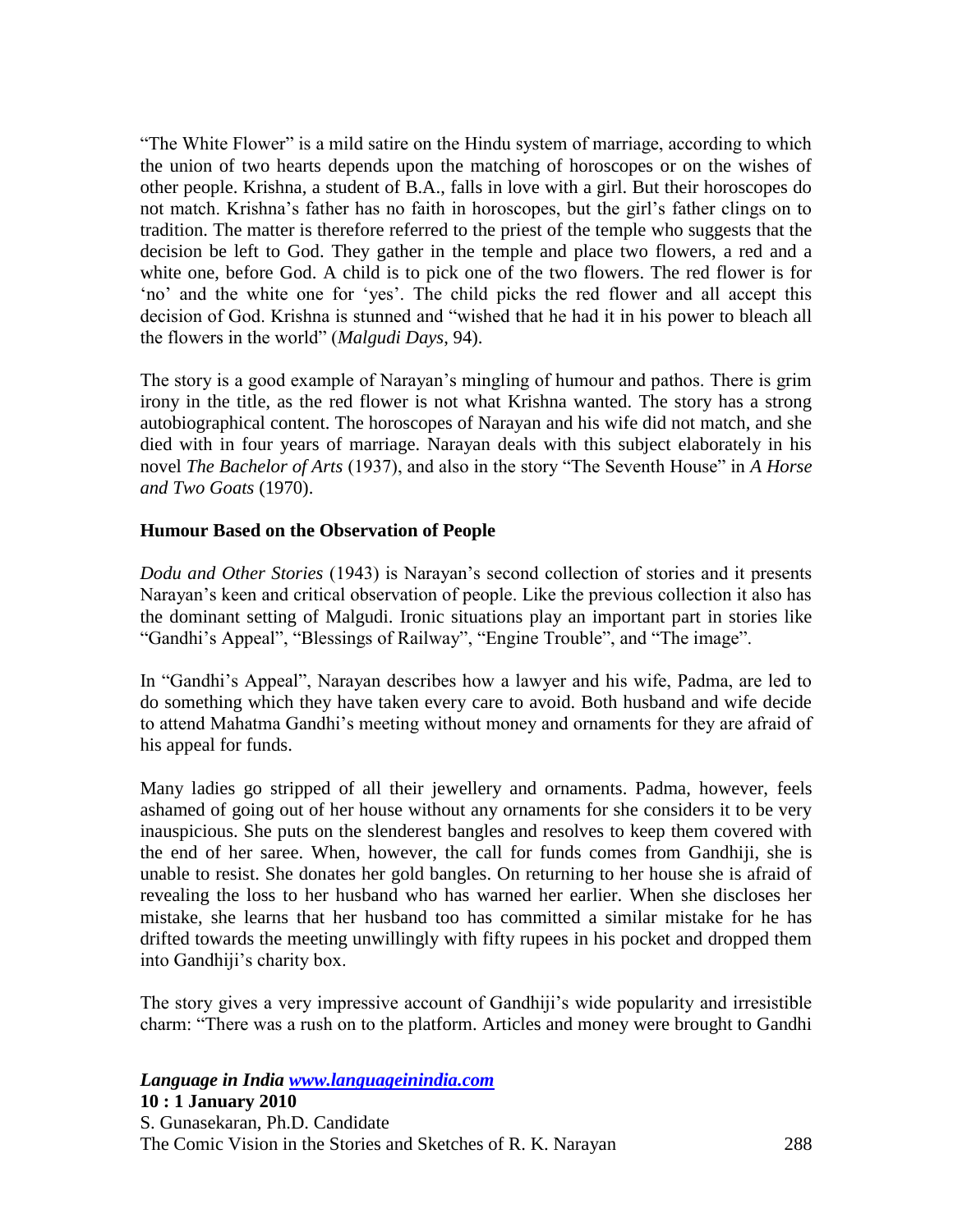at great speed. He attracted them like a central force. Men, women and children scrambled in confusion to approach Gandhi and offer him something" (64).

In "Blessings of Railway", a clever father, Sambasivan, plans to show his beautiful daughter to a promising young man in a railway compartment. This young man has earlier refused interviews to all the parents who have approached him with a proposal for their daughters' hands. Sambasivan's trick works for the young man is attracted towards his beautiful daughter and becomes interested in his marriage with her.

### **Ironic Complications**

A series of ironic complications enhance the comic effect in the short story "Engine" Trouble" in *Dodu and Other Stories* (1943). The story is narrated by the Talkative Man who wins a road engine in a lottery, but could not move it out of the Municipal ground. No buyer comes forward and he has to pay the rent for the place his engine occupies. No driver can be found and the transportation of the engine to some other place becomes an urgent problem.

At last with the help of the temple elephant and fifty hired men and an old friend who knows a little bit of driving, he makes an attempt to move it out. But the situation worsens when the engine collides against the wall of a neighbour's house and demolishes it.

It was a fine sight; the temple elephant yoked to the engine by means of stout ropes, with fifty determined men pushing it from behind, and my friend Joseph sitting in the driving seat. A huge crowd stood around and watched in great glee. The engine began to move. It seemed to me the greatest moment in my life. When it came out of the Gymkhana and reached the road it began to behave in a strange manner. Instead of going straight down the road it showed a tendency to wobble and move zig-zag. The elephant dragged it one way, Joseph turned the wheel for all he was worth without any idea of where he was going, and fifty men behind it clung to it in every possible manner and pushed it just where they liked. As a result of all this confused dragging the engine ran straight into the opposite compound wall and reduced a good length of it to powder. At this the crowd let out a joyous yell. The elephant disliking the behaviour of the crowd, trumpeted loudly, strained and snapped its ropes and kicked down a further length of the wall. The fifty men fled in panic, the crowd created a pandemonium. Someone slapped me in the face-it was the owner of the compound wall. The police came on the scene and marched me off. (39- 40).

The Talkative Man is imprisoned for causing public inconvenience. When he was released, he had to face a series of consequences like paying for the damages, paying for

### *Language in India www.languageinindia.com*

**10 : 1 January 2010** S. Gunasekaran, Ph.D. Candidate The Comic Vision in the Stories and Sketches of R. K. Narayan 289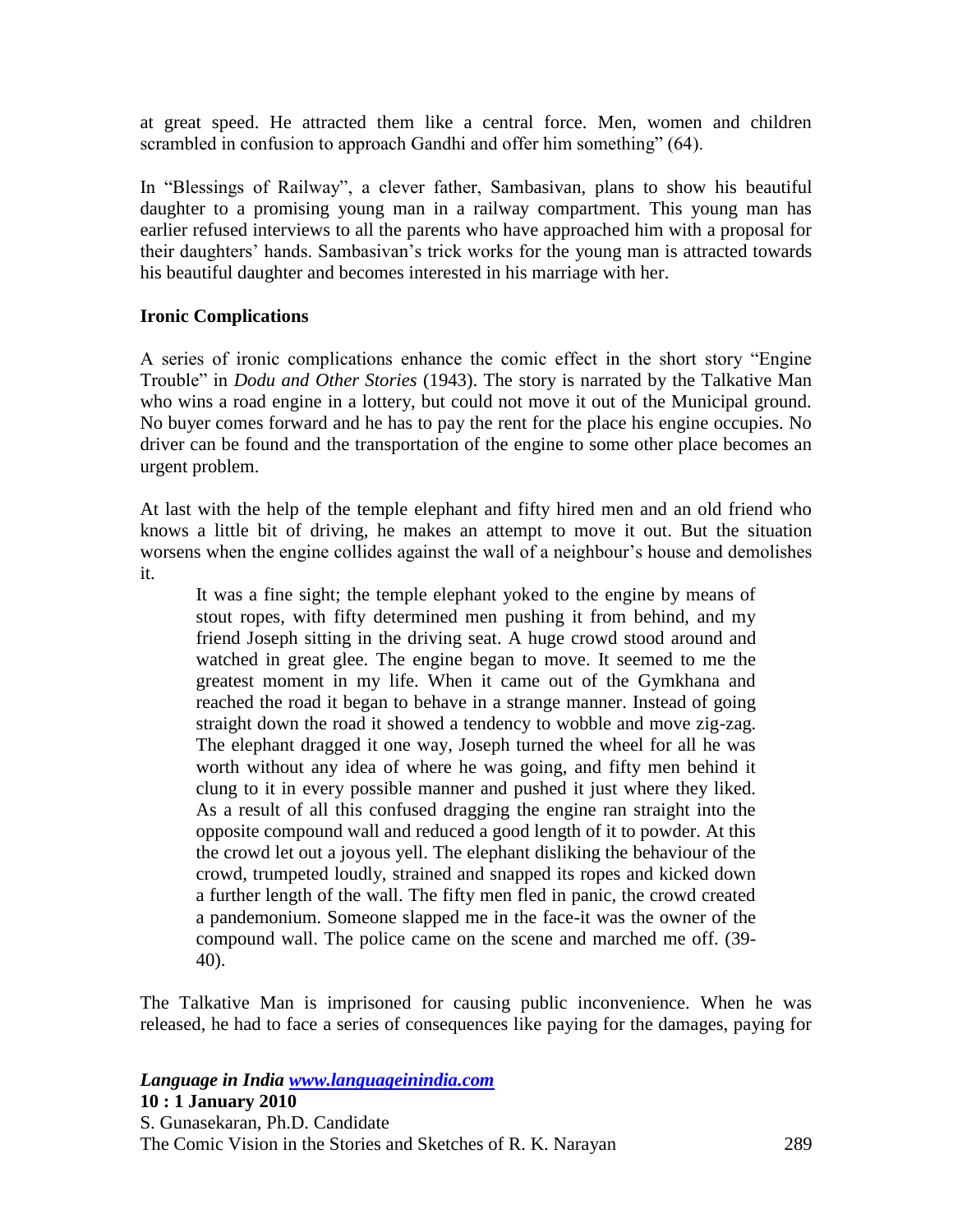the hired men, paying for medicines for the injured knee of the elephant, and finally move the engine out of its present station.

The narrator desperately tries every possible means. But a natural calamity averts further trouble and saves him. An earthquake drives the unwanted engine into an unused well in the compound of the same neighbour who now becomes very happy because his well has been plugged and he agrees to withdraw the case against the narrator. It is one of the most humorous stories in this collection.

### **Vivid Descriptions**

The following description of a procession tying to drag the road engine out of the Gymkhana Grounds, is significant both for its vividness and humour:

"The Image" tells the story of a sculptor named Jakanachari who has built famous temples at Belur, Halebid and Hoysala during the  $12<sup>th</sup>$  century. He prides himself to be an expert selector of stones for the images. One day while he was busy working on an image, a youngman comes there. He points out that the stone has a flaw in it. Jakanachari is enraged and challenges the young man to prove the veracity of his statement. The young man is none other than Jakanachari's long lost son and he proves his statement. Jakanachari accepts defeat and cuts off his arm and gives up his beloved art. But he is happy that he got back his son at last.

### **Precious Find that is Worthless**

"The Roman Image" in *Cyclone and other stories* (1943) gives a very humorous account of a funny situation. The Talkative Man who narrates the story worked as an assistant to an archeologist who was interested in old monuments and statues. One day they pick up a stone image out of a river bed, and mistake it for a Roman statue which they think will be a clue to India's close relations with the ancient Roman Empire. After a lot of intense ‗research' they worked on a monograph covering over a thousand pages. All the while, the whole world is waiting for its publication. But their hopes of fame and popularity were shattered when the assistant, in a casual conversation with a man of the locality learns that the image has nothing to do with Rome and that their precious find was one of the mutilated statues of a neighbouring temple situated on the bank of the river. The man vouchsafed that he himself had once commissioned it for the temple.

### **In Search of Parrots**

In "A Parrot Story", Ramani whose talents as a poet remain unrecognized because editors and publishers stand between him and his public, decides to improve his fortunes by starting the parrot business. He is attracted towards this new venture by an advertisement in a local newspaper for a parrot trained to repeat the holy names of gods and slokas. The advertiser offers to pay up to rupees one hundred if the parrot comes up to his

# *Language in India www.languageinindia.com* **10 : 1 January 2010**

S. Gunasekaran, Ph.D. Candidate The Comic Vision in the Stories and Sketches of R. K. Narayan 290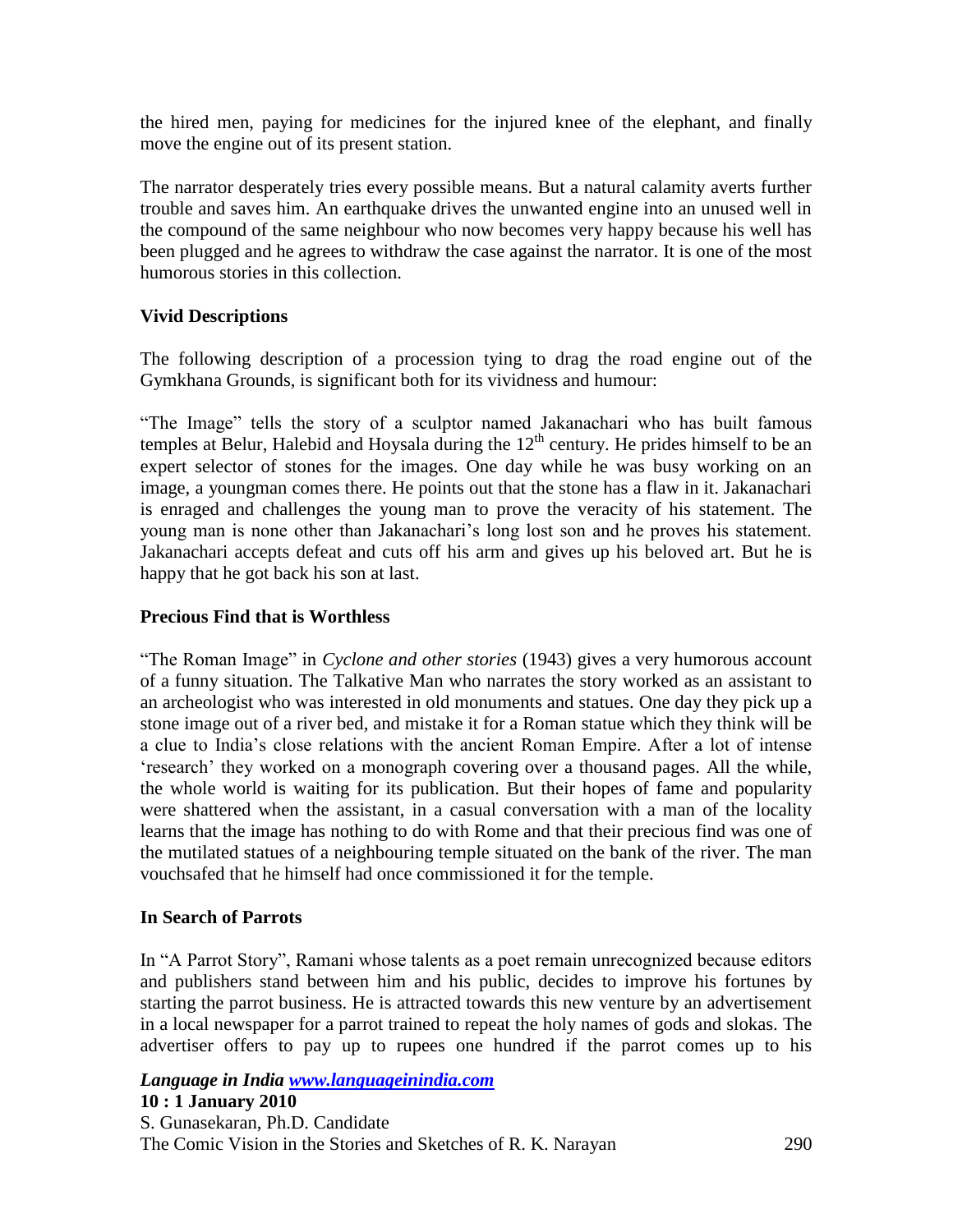expectation. Ramani's fertile mind immediately begins to work upon the details of the parrot business. He realizes that parrots can serve a very useful purpose in the modern economy.

Besides, training parrots for religious prayers, he can train them for quoting prices in business houses or reeling off the menu in coffee hotels and thus save the energy of shop assistants. If he manages to sell even one such trained parrot to customers like the generous advertiser, his income of rupees one hundred per month is ensured. He, therefore, soon contacts the advertiser, Mr.Madusudhan, and books his order for a religious parrot. As he starts his search for parrots, he luckily comes across a stranger, Kandan, who promises to supply him on a meager sum of Rs.15/-a parrot capable of fulfilling the demands of Ramani's client. After a few days he supplies him a healthy parrot but forbids him not to coax it to utter holy sounds till he reaches his customer and gives it some rest and red chilies to eat. Delighted with the prospect of soon earning a heavy amount, Ramani takes it to Madhusudhan. When the bird is, however, coaxed to utter something, it shouts commands for the troop drill. Disappointed Ramani soon runs away from there leaving the cage behind. After two days, much to his consternation, he discovers from a local advertisement that the parrot of a military officer is stolen by some one. The advertiser offers a reward to the finder. Though cheated by Kandan, Ramani heaves a sigh of relief that he has escaped being hauled up for theft. The story is marked by a subtle irony characteristic of Narayan as a writer.

### **Turning Around Ironic Situations**

An *Astrologer's Day and Other Stories*, (1947) Narayan's fourth collection, contains stories which turn around ironic situations. "The Watchman" and "A Snake in the Grass" are based on subtle ironic situations. The former points out that unable to dissuade a girl from attempting to drown herself in a river, the watchman leaves her to her fate and goes away. A few years later he is surprised to find the same girl visiting the spot with her husband and children.

In "A Snake in the Grass" a clever servant befools his mistress and her sons by pretending before them that he has succeeded in tracing cobra and catching it in a pot. A little later, the members of the family are surprised to see a cobra crawling under the gate of their house and disappearing along a drain. The story contains a very amusing description of the hectic search made for tracing the cobra which has been seen by a beggar entering the compound of the bungalow.

### **Contemporary Situations as Background for Stories**

Narayan always chooses a contemporary situation which affects the common man's routine and brings out even the simplest details which provide amusement. He is always at his best when his genial humour gives way to a mild but effective satire. "Lawley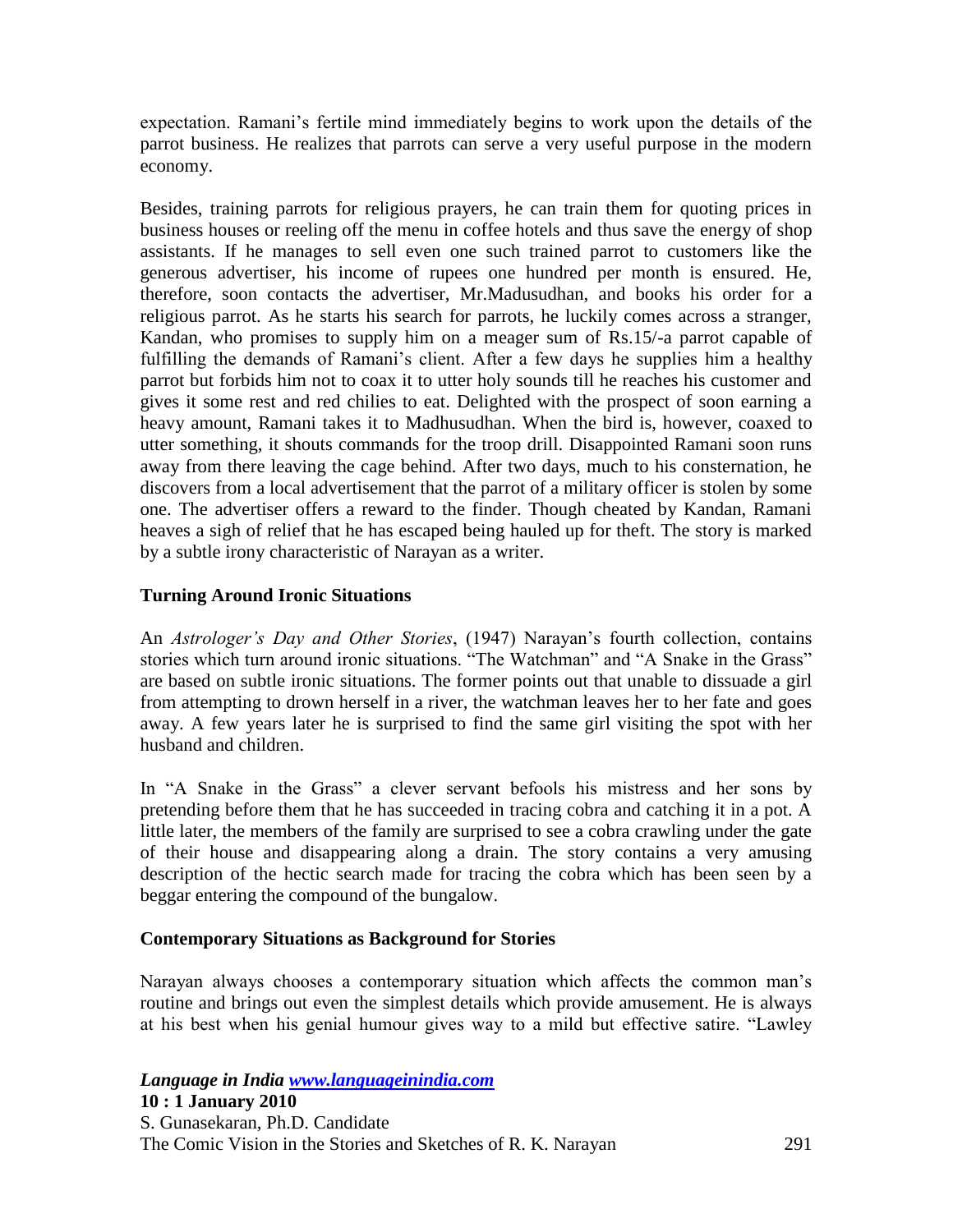Road‖, which forms the title piece of *Lawley Road and Other Stories* (1956), is a perfect piece of such excellence.

The municipal council of Malgudi, in a spurt of patriotism on the wake of independence, decides to "nationalize" the names of all streets and parks with colonial association. Lawley extension was changed to "Gandhi Nagar" and the statue of the tyrant Sir Frederick Lawley was removed. It was acquired by a man who hoped to sell it for a big profit. The statue causes endless troubles to the unfortunate man. With great difficulty and heavy expense he carts the huge statue to his house.

Meanwhile the municipal council is informed that Sir Lawley was a benefactor and not a tyrant, and the Government demands that the statue be reinstated. The chairman of the municipality is forced to buy back the statue. But then he could not waste public money by carting it back to its original place. The narrator at last suggests that his house where the statue now lies be purchased and turned into a Museum. The chairman agrees and the statue was erected there itself and the place converted into a park. The council resolves that Kabir Lane shall be changed to Lawley Road.

The story brings out Narayan's reportorial quality, locality of language, artistic detachment and establishment of a concrete mood. The element of satire is dominant in his portrayal of the Municipal chairman. The spurt of patriotism is also satirically portrayed.

### **Animals Add to Lasting Humour**

"Flavour of Coconut" and "At the Portal" are stories about animals. "Flavour of Coconut" is the more interesting of these stories. It gives a funny description of the hunt and trial of a little mouse who has been guilty of rattling the vessels, ravaging the foodstuffs, puncturing the voile sarees and biting the younger members of the household in their soles. Narayan's mock description of the trial of the little mouse is very amusing and interesting. How delightful is the following description of the mouse as it has been taken a prisoner:

It was a formidable gathering of accusers. People seemed only too ready to pick up and throw just another pebble at one who was already down. The walls of the prison were hemming him in, the bars seemed to be fixed molten lead. This was both a dock and a prison. The trial was summary, because the times were dangerous. (20)

### **The Judge and the Crime**

Equally entertaining is the following description of the sternness with which the head of the family in his capacity as a judge, views the crime of the accused:

### *Language in India www.languageinindia.com*

**10 : 1 January 2010** S. Gunasekaran, Ph.D. Candidate The Comic Vision in the Stories and Sketches of R. K. Narayan 292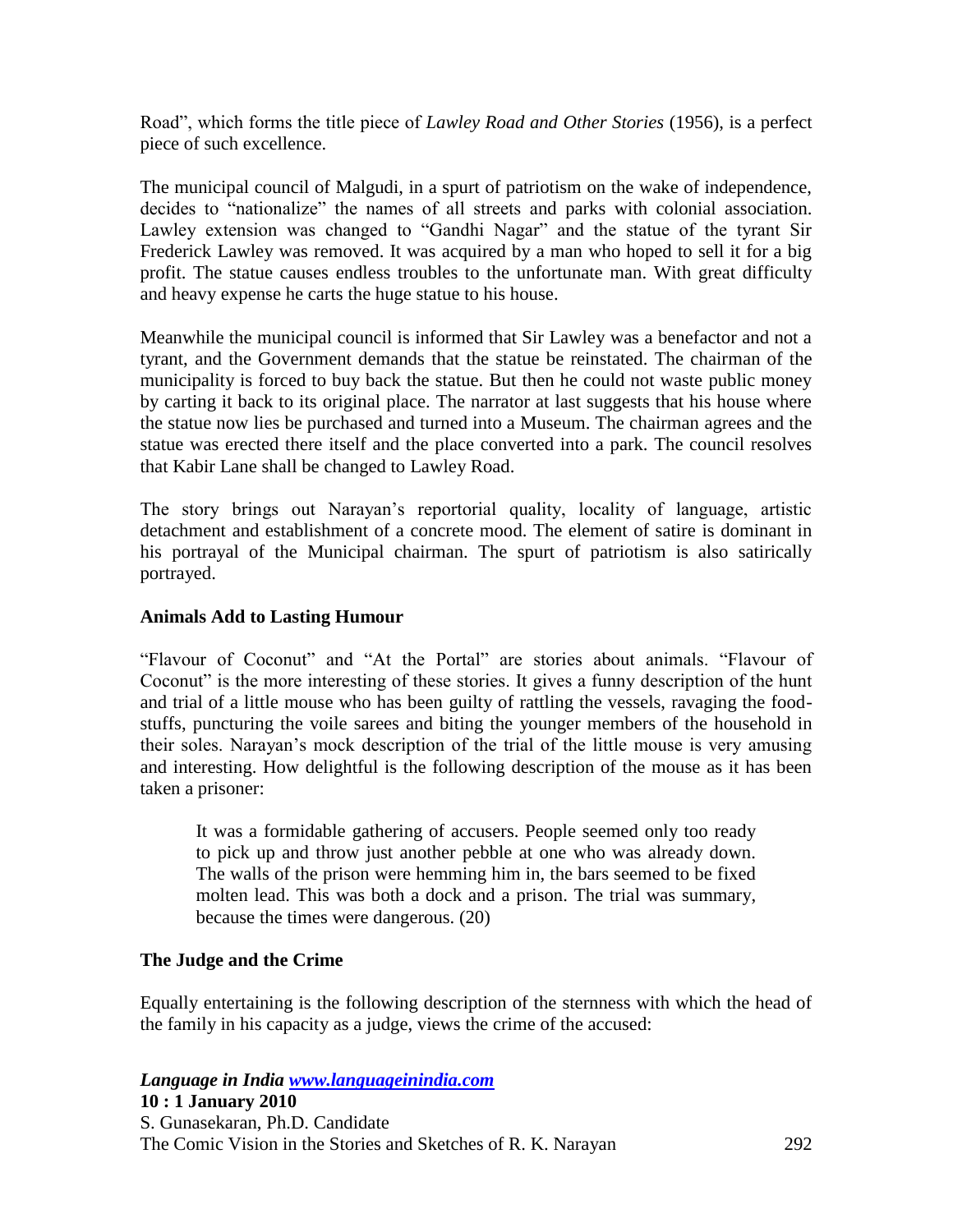They spoke of capital punishment as easily as if they were asking someone to go out of the room. Death sentence seemed to be a fair certainty. It could not be otherwise. The charges were serious. The prisoner was an anti-social element. His movements were secretive. He came out only in the dark. He was given to looting and dacoity; sabotage and destruction. On the whole, a horrible record. The junior-most member of the assembly suddenly felt that he ought to put in a word for mitigation. He ventured to suggest transportation for life instead of capital punishment. The judge sneered, 'Transportation'. Why? The defence blinked. The judge added, ‗so that he may carry on his depredations elsewhere, suppose!' people were silenced by the grimness of his Lordship's manner. He demanded further, 'Even. If he is taken away, how are you to make sure that he won't sneak back?' (21)

### **Insight into Human Psychology**

The writer provides a keen insight into human psychology through the reactions of different members of the family on the arrest of the mouse. Ramu the youngest son shows his sympathy for the mouse, even though it has trimmed the edges of his arithmetic book. He tells his sister "You probably tore your saree over a nail and now blame everything on that poor rat. People blame that rat for every thing that happens in this house nowadays. Who knows, there is perhaps no rat at all." $(22-23)$  is quite convincing. How touching and realistic is his reaction when the accused is being taken for execution:

The little boy scrambled to his feet when he heard foot-steps in the corridor. He knew that the servant was coming to take the trap to the execution yard, and wondered for a second whether he should not run away from this said spectacle, but he was overcome with a morbid curiosity, and followed the servant mutely as the rat-trap was picked up and taken out. (24)

### **Mistaken Identity and Misdemeanors**

"Trail of the Green Blazer" describes how Raju, a pickpocket, who has successfully removed a purse from the pocket of a man putting on the green blazer, is moved by the presence of balloons lying in the purse. He thinks about the disappointment of the small child for whom the balloons are purchased and decides to restore the purse to its owner. As he is trying to put the purse back in the pocket of the green blazer, he is caught and arrested. The sympathy for children lands the poor labourer, Kali, also in trouble. In the story, "Sweets for Angels", moved by his deep love for children, Kali buys sweets for them out of his earnings. But as he is distributing these sweets among children he is mistaken for a kidnapper of children and beaten ruthlessly by people.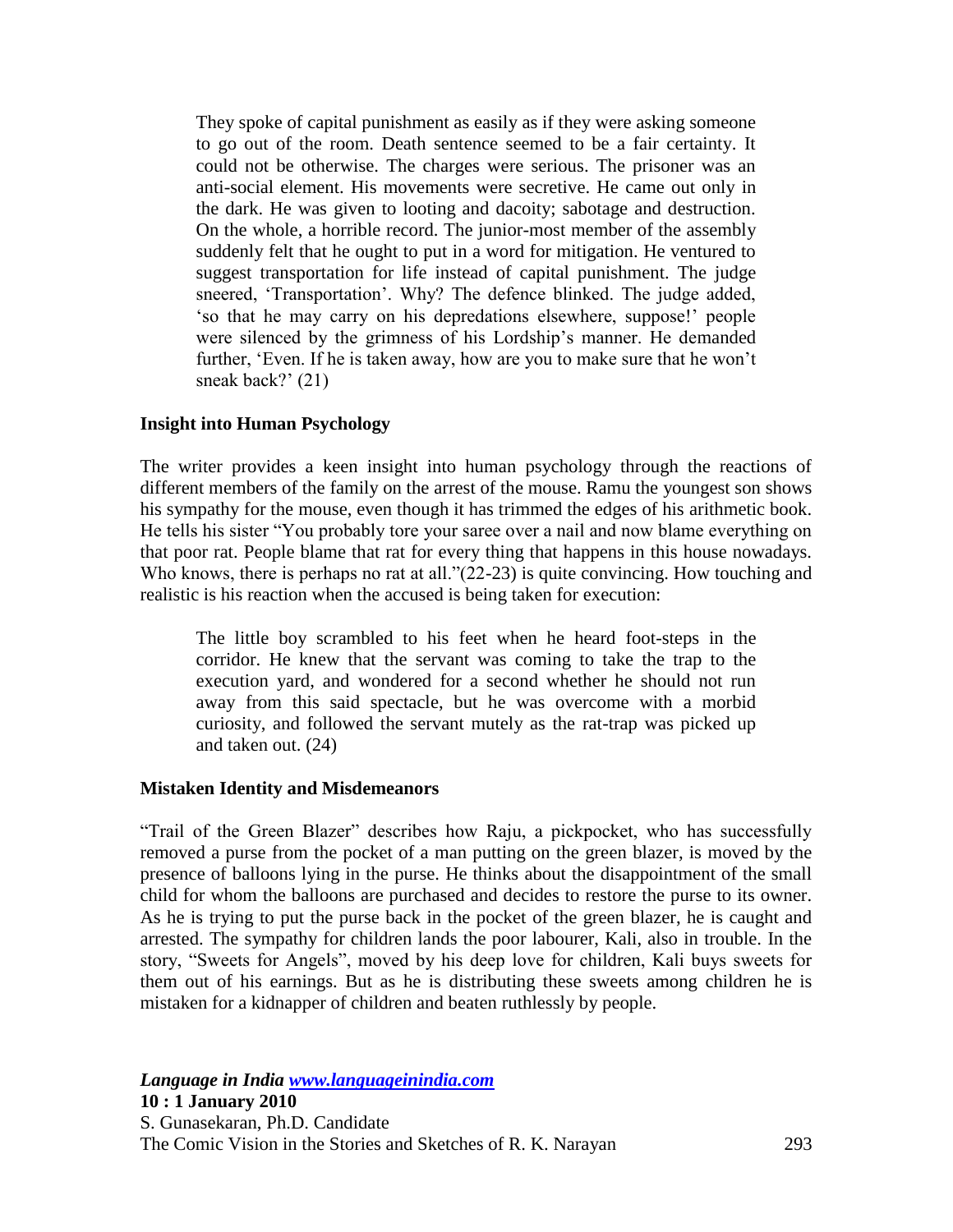In "Wife's Holiday" we are shown the critical situation in which Kannan finds himself when his wife returns from her father's house unexpectedly. The story gives a touching description of the remorse felt by Kannan at emptying his son's money box and spending it on himself.

"Four Rupees" is more humorous than the previous stories. It describes the ironical situation in which Ranga, a jobless labourer, is caught when he unwittingly agrees to pull out a bucket from a deep well. Having never done the job before, he tries to wriggle out of his commitment, but in vain. The story provides a very amusing description of Ranga's fears as he is made to slip down the well. Luckily his adventure proves successful and he earns four rupees as his wages. In "The Antidote", we are told of the mental agony experienced by an actor who is in the course of his acting is asked to die the very day the astrologers have predicted his accidental expiry. While agreeing to play the ominous role, he winks behind the crowd to assure himself that he is not dead.

"Like the Sun" is one of the most humorous stories in this collection. It describes the trials and tribulations of Sekhar, a teacher who having realised "that morning to night, the essence of human relationship consisted in tempering truth so that it might not shock" (Lawley Road, 137), decides to practice absolute truth on a certain day. Before the day is over he finds that he has already annoyed two important persons with whom he is most concerned –his wife and his head master. Perplexed by the disheartening situation, he remarks: "Two casualties for today. If I practice it for a week, I don't think I shall have a single left" (140). He realizes the dangers of practicing truth and gives it up.

―Salt and Sawdust‖ is a very interesting story and the title piece of the collection Salt and Sawdust (1993). In his foreword to the book Narayan says that the story originated from an anecdote narrated by a journalist from Holland. A Dutch lady apparently wrote a laborious, bulky novel and sent it to her publisher, who after glancing through it, suggested as a joke that she would do well to pass her time writing a cookery book. She took him at his word and produced one in the course of time. It became a best-seller and continues in the rank for forty years now.

But the poor wife cannot tell the difference between salt and sawdust when it comes to cooking and leaves her husband with no option but to cook himself. Narayan has given the story his inimitable Malgudi setting where Swami and Veena, a childless couple, enact the whole drama of *Salt and Sawdust*. The wife is all the time engaged in writing a novel while the husband does all the cooking. Of course Swami contributes his share of ten pages to the novel when he writes about the various dishes served during the grand feast after the wedding of the hero and the heroine. When the novel goes to the publisher, he offers to publish that portion which describes the feast as the first book with a little more elaboration and adding up a few more recipes. The novel part can be published later. The first book becomes an instant success and a best seller and keeps the press busy. Veena meanwhile forbids her husband from entering the kitchen and engages a master cook. The story ends with Veena always keeping alive her hopes of seeing her

## *Language in India www.languageinindia.com* **10 : 1 January 2010**

S. Gunasekaran, Ph.D. Candidate The Comic Vision in the Stories and Sketches of R. K. Narayan 294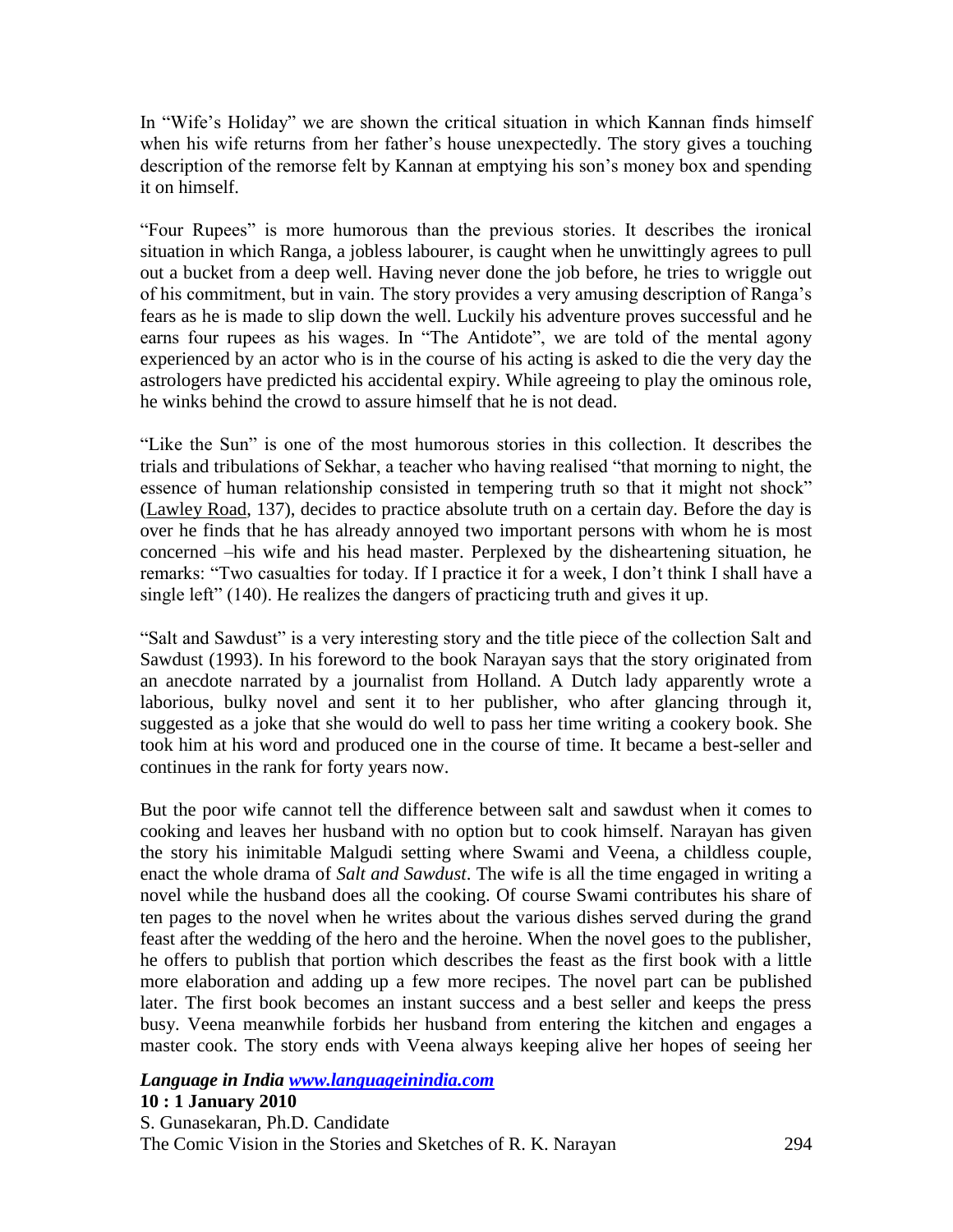novel in print and Swami never losing his hope that someday he would be allowed to cook.

### **Situation and Character**

"An Astrologer's Day" in *Cyclone and Other Stories* (1943) is a good example of how Narayan combines situation and character to produce the best humorous effect. This story also forms the title piece of the collection published in 1947. The story is "built around the principle of simple irony of circumstance, leading to the shock of discovery or surprise or reversal at the end" (Naik, 93).

A fake astrologer meets a man named Guru Nayak with whom he had quarreled once in his village and attempted to kill him. Fearing that Guru Nayak is dead, he ran away from his village and settled in the present place as an astrologer. But Guru Nayak survived and is in search of his enemy to take revenge. The man, who was feared killed, now appears as an aggressive customer who challenges the astrologer to tell his future. The astrologer recognizes him, while the other does not. When he persisted, the astrologer tells him the gruesome incident in which the astrologer himself was the protagonist. Guru Nayak is surprised to hear his own name uttered by the astrologer who also tells that the man who Guru Nayak is in search of, is now dead, crushed under a lorry and so there is no need of continuing the search. He advises Guru Nayak to go back at once for, "I see once again great danger to your life if you go from home"  $(6)$ .

Guru Nayak meets the man he has been looking for and yet fails to recognize him. As for the astrologer, the shock of discovery produces humour. He feels relieved too that his hands are free from the guilt of blood, a feeling that has been nagging him for several years.

The astrologer is one of the most memorable characters of Narayan. He has a shrewd mind and "a working analysis of mankind's troubles... within five minutes he understood what was wrong", and "never opened his mouth till the other had spoken for at least ten minutes which provided him enough stuff for a dozen answers and advices"(3). Moreover the ironic setting in which he transacts business, "in semi-darkness, trying to throw light on the future of others while being in dark about his own", is equally humorous. The description of the busy street, ill-lit by shop lights and the flare of lamps from street vendors is very beautiful: "It was a bewildering criss-cross of light rays and moving shadows. This suited the astrologer very well, for the simple reason that he had not in the least intended to be an astrologer when he began life" (2).

The above story is a good example where not only the situation and character blend together, but there is also "that elusive element called atmosphere". Narayan has succeeded in creating this "humorous atmosphere" in some of his short stories and novels. The story is also a good example of Narayan's well-made stories in which the opening establishes "an instant contact between reader and writer", and the ending also

*Language in India www.languageinindia.com* **10 : 1 January 2010** S. Gunasekaran, Ph.D. Candidate

The Comic Vision in the Stories and Sketches of R. K. Narayan 295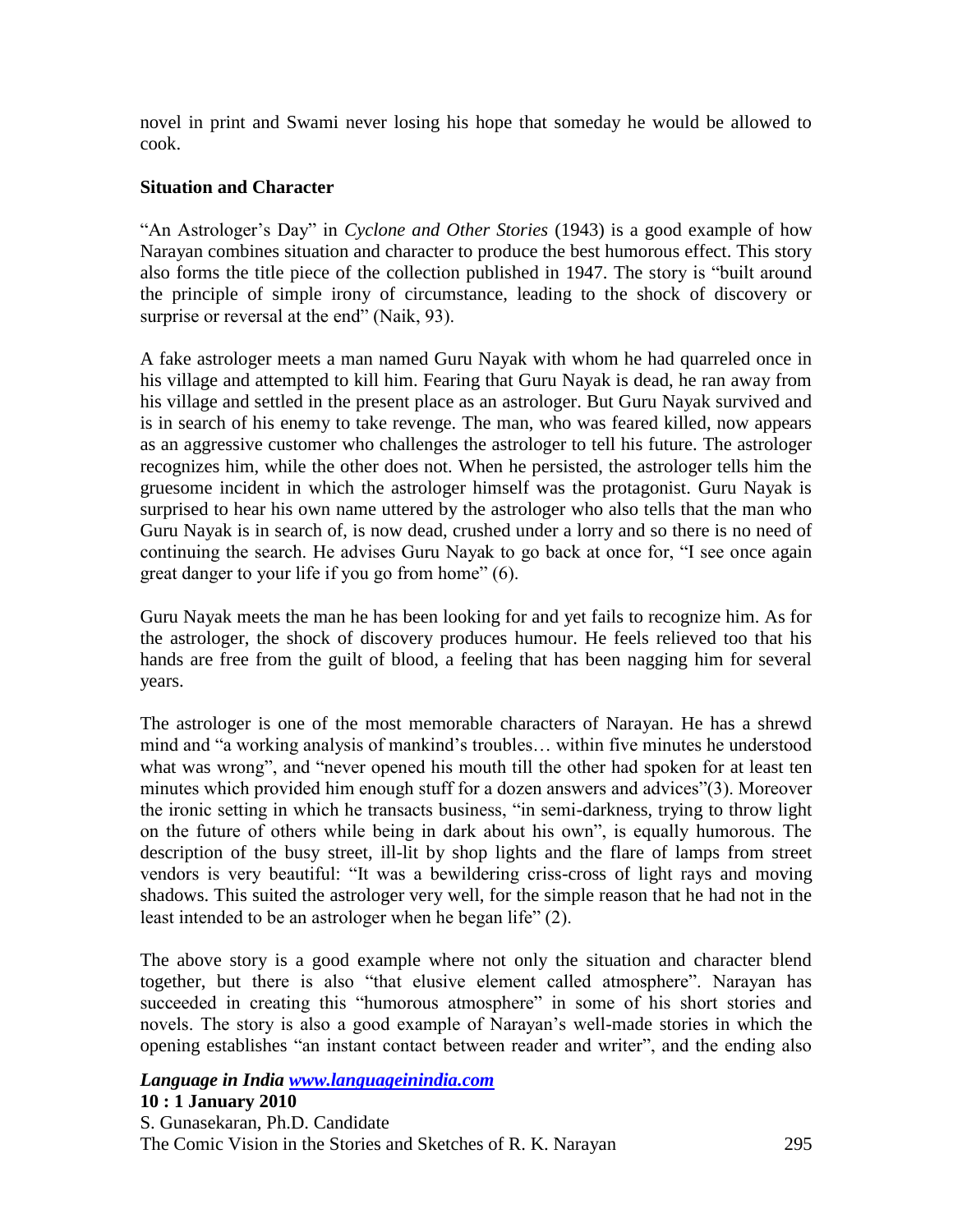shows "a strong influence of O.Henry's celebrated technique of the trick finale" (Naik ,100).

This brief analysis of Narayan's short stories from his collections, gives one ample evidence of his greatness as a leading Indian short-story writer in English. They are full of rich and sparkling entertainment and in them gaiety, fun, satire, amusement, pathos and excitement follow each other in endless variety. It is very seldom that Narayan attempts to surprise his readers with a trick-ending or an involved plot. For the most part he rather prefers to get his effects by revealing new aspects and experiences of life in seemingly common place situations and unsuspected shades of character in ordinary individuals. In a quiet and incisive manner he relates the trivial happenings of everyday life, observes the foibles of his own small South Indian world of Malgudi and records them with wit and irony but never malice. He sets his characters before our eyes with the utmost economy of words, without any interposing description or moralizing. He treats them in such a convincing manner that the readers accept their action as inevitable. He understands his people so completely that every gesture they make is in their character and adds to our knowledge of them.

Narayan's narrative with a well developed plot is replaced by a number of apparently casual bits, incidents, patches, and 'slices of life' welded together not so much by the plot as by the characters or the atmosphere. He also paints life as it is, without caring for any immediate or remote aims. His receptivity and his capacity for compassion are enormous. Like a detached artist he never identifies himself with his characters, never loses his sympathy for them. His world is always irradiated by an enchanting humour. Even at the places where futility appears in his stories, it is not conceived as a malady resulting from any particular age and likely to be over after the change in times. In this respect Narayan's stories are more universal in nature than others.

### **References**

|       |  | Narayan. R. K. My Days: A Memoir. 1974. Mysore: Indian Thought Publications, |
|-------|--|------------------------------------------------------------------------------|
| 1979. |  |                                                                              |

\_\_\_\_\_\_\_\_\_\_. *Next Sunday* (Sketches and Essays). 1956. Bombay: Pearl, 1960.

\_\_\_\_\_\_\_\_\_\_. *Reluctant Guru* (A collection of Essays). 1974. Delhi: Orient, 1974.

\_\_\_\_\_\_\_\_\_\_. *A Writer's Nightmare* (Selected Essays). 1958-1988. New Delhi: Penguin, 1988.

\_\_\_\_\_\_\_\_\_\_. A Story-Teller's World: Stories, Essays, Sketches. 1989. New Delhi: Penguin, 1989.